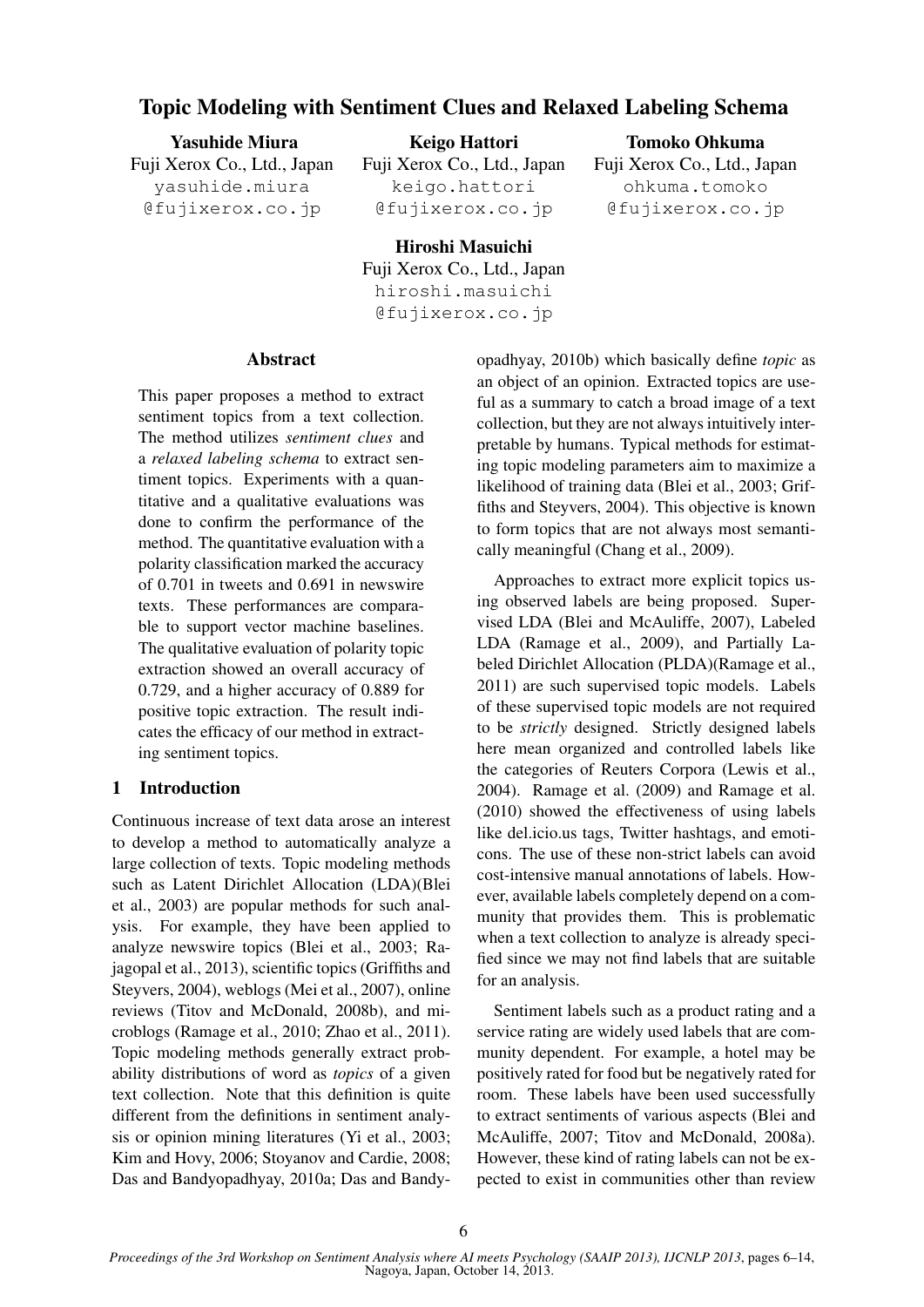sites.

This paper presents a method to extract sentiment topics from a text collection. A noticeable characteristic of our method is that it does not require strictly designed sentiment labels. The method uses *sentiment clues* and a *relaxed labeling schema* to extract sentiment topics. Sentiment clue here denotes meta data or a lexical characteristic that strongly relates to a certain sentiment. Some examples of sentiment clues are: a happy face emoticon that usually expresses a positive sentiment and a social tag<sup>1</sup> of a disaster that tends to bear negative sentiment. Sentiment label here is expected to be label that expresses a general sentiment like positive, neutral, or negative. Relaxed labeling schema is a schema that defines a process of setting labels to a text using the given sentiment clues. The key feature of this schema is that a text with a sentiment clue gets a sentiment-cluespecific label and a sentiment label. This assumes that words that co-occur with a sentiment clue tend to hold the same sentiment as the sentiment clue. The assumption follows an idea from supervised sentiment classification methods of Go et al. (2009), Read (2005), and Davidov et al. (2010) which presume strong relationships between certain emoticons and certain sentiments.

Our contributions in this paper are two-fold: (1) we propose a method that does not require strictly designed sentiment labels to extract sentiment topics from a text collection, (2) we show the effectiveness of our method by performing experiments with a quantitative and a qualitative evaluations. The rest of this paper is organized as follows. Section 2 describes our method in detail. Section 3 explains data that are used in the experiment of the method. Section 4 demonstrates the effectiveness of the method with an experiment. Section 5 indicates related works of the method. Section 6 concludes the paper with some future extensions to the method.

## 2 Methods

#### 2.1 Partially Labeled Dirichlet Allocation

Our method utilizes PLDA (Ramage et al., 2011) as a supervised topic modeling method. PLDA is an extension of LDA (Blei et al., 2003) which is an unsupervised machine learning method that models topics of a document collection. LDA as-



Figure 1: The graphical model of PLDA. Shaded elements represent observed elements.

sumes that documents can be expressed as an mixture of topics, where a topic is a distribution over words. PLDA incorporates supervision to LDA by constraining the use of topic with observed labels. The generative process of PLDA shown in Figure 1 is as follows:

For each topic 
$$
k \in \{1...K\}
$$
  
Pick  $\Phi_k \sim \text{Dir}(\eta)$ 

For each document  $d \in \{1...D\}$ For each document label  $j \in \Lambda_d$  (observed labels) Pick  $\theta_{d,j} \sim \text{Dir}(\alpha)$ Pick  $|\Lambda_d|$  size  $\psi_d \sim \text{Dir}(\alpha)$ For each word  $w \in W_d$ Pick label  $l \sim \text{Mult}(\psi_d)$ Pick topic  $z \sim \text{Mult}(\theta_{d,l})$ Pick word  $w \sim \text{Mult}(\Phi_z)$ 

In the process,  $Dir(\cdot)$  represents a Dirichlet distribution and Mult(*·*) represents a multinomial distribution.

The learning process of PLDA will be a problem to estimate parameters  $\Phi$ ,  $\psi$ ,  $\theta$  that maximizes the joint likelihood  $P(\mathbf{w}, \mathbf{z}, \mathbf{l} | \mathbf{\Lambda}, \alpha, \eta, \gamma)$  of a given document collection. An efficient method for estimating these parameters are presented in Ramage et al. (2011).

## 2.2 Proposed Method

We propose a simple three step method to extract sentiment topics from a text collection.

## Step 1: Preparation of Sentiment Clues

Firstly, a set of sentiment clue is prepared. Typical examples of sentiment clues are emoticons and social tags. Table 1 shows an example of a sentiment clue set.

## Step 2: Relaxed Labeling Schema

Secondly, labels are set to texts using the sentiment clue set defined in Step 1. Labels are set

<sup>&</sup>lt;sup>1</sup>Social tag here means a non-strict tag that is defined in a web community (e.g. a del.icio.us tag or a Twitter hashtag).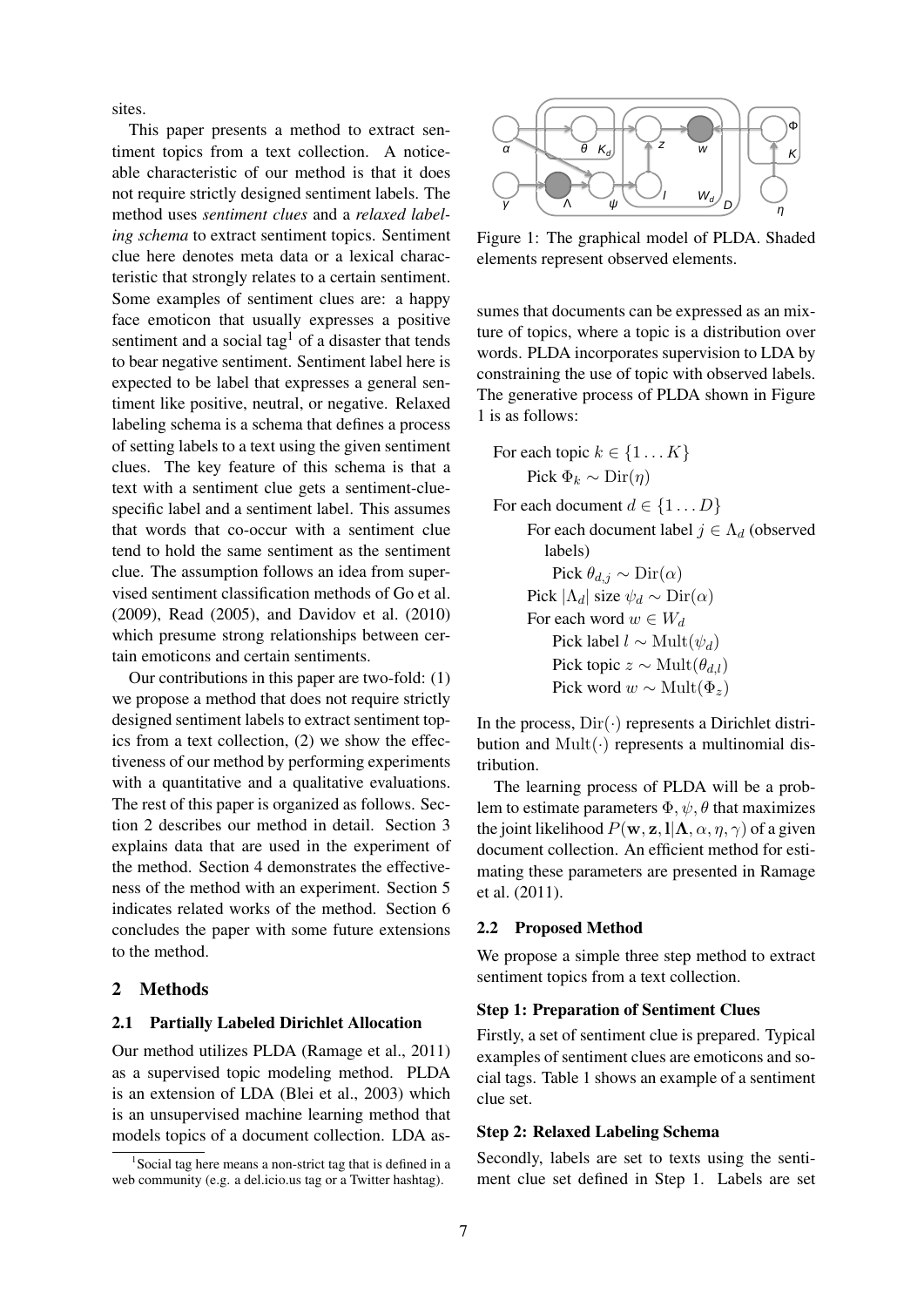|       | Sentiment   Clue Name | Sentiment |
|-------|-----------------------|-----------|
| Clue  |                       | Label     |
| $:-)$ | happy face emoticon   | positive  |
| :−(   | sad face emoticon     | negative  |

Table 1: An example of a sentiment clue set.

to text differently in condition of sentiment clue existence. A text with a sentiment clue gets a sentiment-clue-specific label and a sentiment label that corresponds to it. For example, with the sentiment clue set of Table 1, a text including :-) gets a *happy face emoticon* label and a *positive* label. A text without any sentiment clue gets all sentiment labels that are defined in Step 1. For example, with the sentiment clue set of Table 1, a text that does not include :-) and :-( gets a *positive* and a *negative* labels. Table 2 summarizes how labels are set to texts. The basic policy of this process is to label texts with all possible labels. We call this schema *relaxed labeling schema* because this all-possible policy is non-strict, thus *relaxed*.

## Step 3: Supervised Topic Modeling

Thirdly, a supervised topic modeling using PLDA is processed to the labeled texts of Step 2. Sentiment topics will be extracted as the topics that are labeled by the sentiment labels of Step 1. Note that our method is not fully dependent to PLDA. An alternate supervised topic modeling method that allows multiple labels to a text can be used instead of PLDA.

## 3 Data

We performed an experiment to confirm the effectiveness of the proposed method. Prior to explaining the details of the experiment, we will describe data that we used in it.

#### 3.1 Emoticon Polarity List

We have done a preliminary investigation of emoticons to define sentiment clues. Firstly, we picked up six emoticons that are widely used in Japanese. Secondly, 300 tweets, 50 per emoticon, that include one of the six emoticons were annotated by three annotators with one of the following four polarities: positive, negative, positive and negative, and neutral. Thirdly, the number of positive annotations and negative annotations that two annotators or more agreed were counted for each emoticons. Table 3 shows polarity annotations that

| Emoticon                    | Polarity |
|-----------------------------|----------|
|                             | positive |
| $\setminus$ (^o^) $\angle$  | positive |
| $(\hat{C} - \hat{C})$       | positive |
| Orz                         | negative |
| $(\ \cdot \ \omega \ \cdot$ | negative |
|                             | negative |

Table 3: The six emoticons and their largest vote polarities.

| Criterion    | Tweets  |
|--------------|---------|
| <b>HAPPY</b> | 10,000  |
| <b>SAD</b>   | 10,000  |
| NO-EMO       | 200,000 |
| total        | 220,000 |

| Table 4: The summary of the topic modeling data. |  |  |
|--------------------------------------------------|--|--|
|                                                  |  |  |

each of the emoticons got the largest vote.

#### 3.2 Topic Modeling Data

Tweets are used as the topic modeling data of the proposed method. *Public streams* tweets in Japanese during the period of May 2011– August 2011 are collected using the Twitter streaming API  $2$ . From there, we sampled total of 220,000 tweets that satisfy one of the following three criteria:

- **HAPPY** 10,000 tweets that contain ( $\sqrt{ }$ ) (a happy emoticon in Japanese, here on EMO-HAPPY).
- SAD 10,000 tweets that contain orz (a sad emoticon in Japanese, here on EMO-SAD).
- NO-EMO 200,000 tweets that do not contain any emoticon<sup>3</sup>. For this criterion, following two conditions were also considered: a tweet consists of five words or more and a tweet is not a retweet. These conditions are set to reduce the number of uninformative tweets and duplicate tweets.

In the sampling of NO-EMO, a Japanese morphology analyzer Kuromoji<sup>4</sup> is used for word segmentation. Table 4 shows the summary of the sampled tweets.

<sup>2</sup> https://dev.twitter.com/docs/streaming-apis

<sup>3</sup> 10,924 Japanese emoticons which we collected from several web sites are used in this process.

<sup>4</sup> http://www.atilika.org/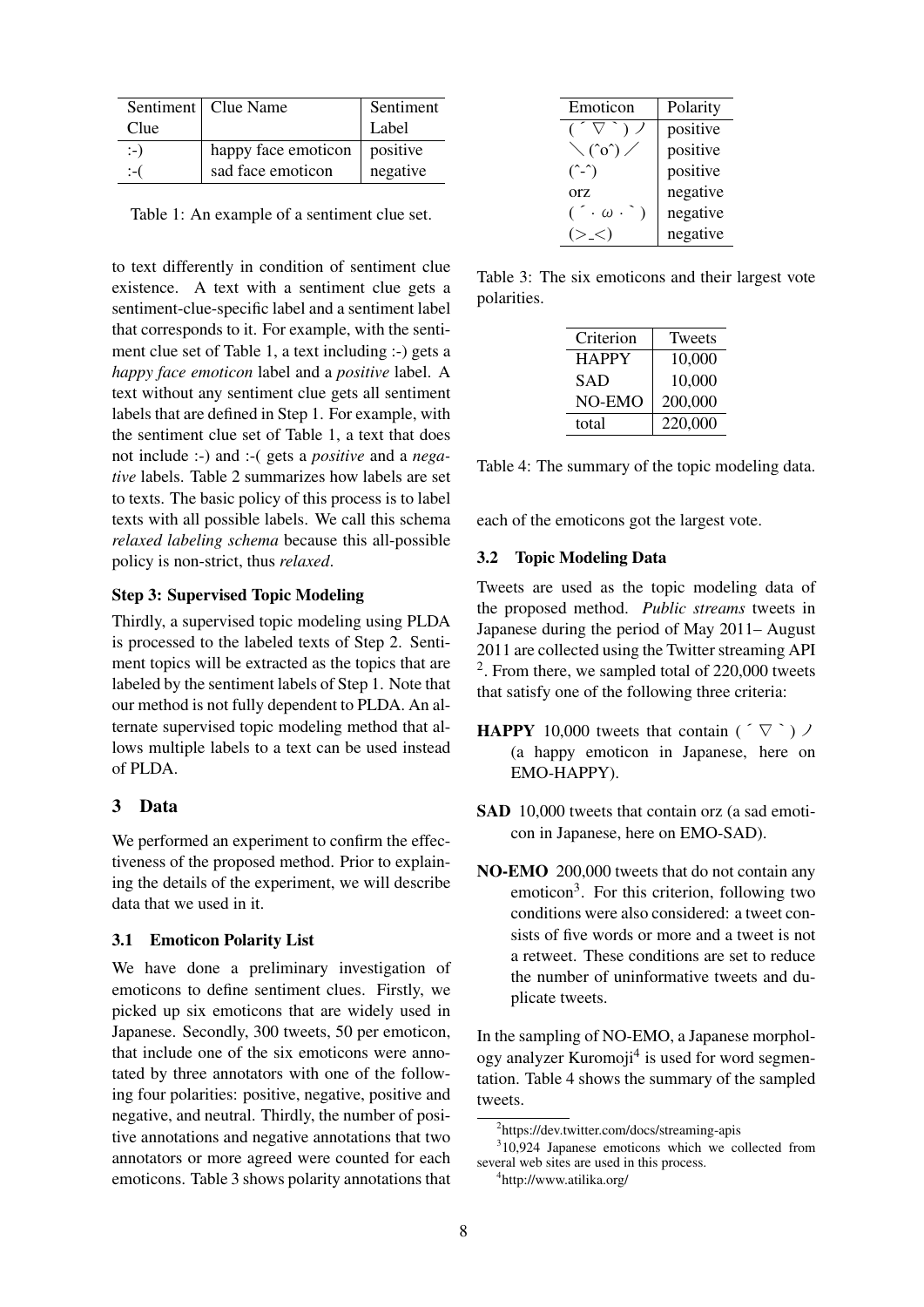| Text Type                          | HFE label $ $ | $\vert$ positive label $\vert$ negative label $\vert$ SFE label |  |
|------------------------------------|---------------|-----------------------------------------------------------------|--|
| Texts with the happy face emoticon |               |                                                                 |  |
| Texts without any emoticon         |               |                                                                 |  |
| Texts with the sad face emoticon   |               |                                                                 |  |

Table 2: The summary of how labels are set to texts with the sentiment clues of Table 1. In the table HFE is "happy face emoticon" and SFE is "sad face emoticon".

#### 3.3 Polarity Classification Evaluation Data

Two data sets, *Tweet* and *Newswire*, are used to evaluate the performance of polarity classification. Tweet is an evaluation set of general tweets whose domain is same as the topic modeling data. Newswire is an evaluation set of newswire texts whose domain is quite different from the topic modeling data. The details of these sets are described in the following subsections.

## 3.3.1 Tweet

3,000 tweets satisfying the following three conditions are sampled from the May 2011–August 2011 tweets of Section 3.2:

- a. A tweet consists of five words or more (same as NO-EMO).
- b. A tweet includes an adjective, an adverb, an adnominal, or a noun-adverbial. This condition expects to increase the number of tweets that include evaluative content.
- c. A tweet does not have a POS tag that composes more than 80% of its words. This condition is set to exclude tweets such as a list of nouns or an interjection that includes a repeated character.

Note that words and their POS tags are extracted using Kuromoji like in NO-EMO.

The sampled 3,000 tweets were annotated with one of the following six polarity labels: positive, negative, positive and negative, neutral, advertisement, and uninterpretable. Label *advertisement* is defined to avoid annotating an advertising tweet to positive. Label *uninterpretable* is defined to prevent annotating a tweet that requires its accompanying context to determine a polarity.

Eighteen annotators formed ten pairs<sup>5</sup> and each pair annotated 300 tweets. The annotation agreement was 0*.*417 in Cohen's Kappa. We extracted

| Type     | Polarity | Number |
|----------|----------|--------|
|          | Positive | 384    |
| Tweet    | Negative | 339    |
|          | Positive | 107    |
| Newswire | Negative | 327    |

Table 5: The compositions of the polarity classification evaluation data.

723 tweets that two annotators agreed with positive or negative as polarity classification evaluation data. Tweet in table 5 shows the composition of the data.

#### 3.3.2 Newswire

434 sentences of the Japanese section of NTCIR-7 Multilingual Opinion Analysis Task (MOAT) (Seki et al., 2008) that satisfies the following condition is extracted:

a. A sentence with a positive or a negative polarity that two or more annotators agreed.

The Japanese section consists of 7,163 sentences from Mainichi Newspaper. Polarities are annotated to these sentences by three annotators. Note that the sentences are newswire texts, and are mostly non-subjective or neutral polarity. Newswire in table 5 shows the composition of the data.

#### 4 Experiment

We performed an experiment and two evaluations to confirm the effectiveness of the proposed method.

## 4.1 Sentiment Clues

The sentiment clue set of Table 6 was used in the experiment. Note that the topic modeling data include 10,000 tweets that contain EMO-HAPPY and 10,000 tweets that contain EMO-SAD since they are used in the sampling process of them (Section 3.2).

<sup>5</sup>Two annotators participated in two pairs.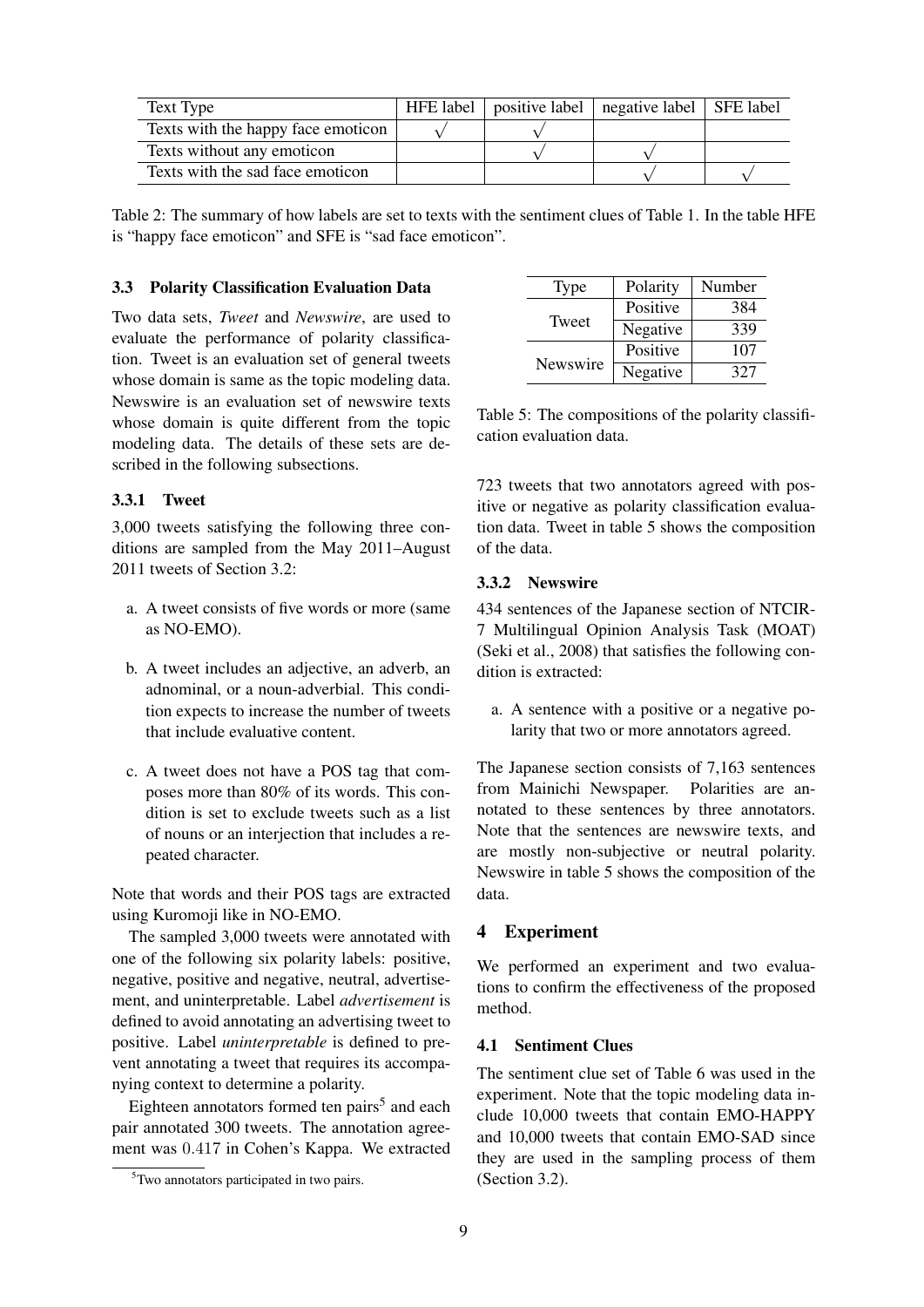|                  | Sentiment Clue   Sentiment Label |
|------------------|----------------------------------|
| <b>EMO-HAPPY</b> | positive                         |
| EMO-SAD          | negative                         |

Table 6: The sentiment clues used in the experiment.

## 4.2 Preprocesses

Number of preprocesses were done to the topic modeling data to extract words from them.

- 1. Following normalizations are applied to the texts: Unicode normalization in form  $NFKC<sup>6</sup>$ , repeated 'w's (a character used to express laugh in casual Japanese) are replaced with 'ww', a Twitter user name (e.g. @user) is replaced with 'USER', a hashtag (e.g. #hashtag) is replaced with 'HASH-TAG', and a URL (e.g. http://example.org) is replaced with 'URL'.
- 2. Words and their POS tags are extracted from the texts using Kuromoji.
- 3. Words that do not belong to the following POS tags are removed (stop POS tag process): noun<sup>7</sup>, verb, adjective, adverb, adnominal, interjection, filler, symbol-alphabet, and unknown.
- 4. Six very common stop words such as *suru* "do" and *naru* "become" are removed.
- 5. The words are replaced with their base forms to reduce conjugational variations.
- 6. Words that appeared twice or less in the data are removed.

## 4.3 Supervised Topic Modeling

Stanford Topic Modeling Toolbox<sup>8</sup> is used as an implementation of PLDA. For the priors of PLDA, symmetric topic prior  $\alpha$  and symmetric word prior *η* were set to 0*.*01. Number of topics for each labels were set to the numbers listed in Table 7. *Background* in the table is a special topic that can be used to generate words in any documents (tweets) regardless of their sentiment labels. In supervised topic modeling, this kind of topic can be used to extract label independent topic (Ramage et al., 2010).

| Label            | Number |
|------------------|--------|
| positive         | 50     |
| negative         | 50     |
| <b>EMO-HAPPY</b> |        |
| <b>EMO-SAD</b>   |        |
| background       |        |

Table 7: The number of topics set to each labels.

The parameter estimation of PLDA is done to the preprocessed data using CVB0 variation approximation (Asuncion et al., 2009) with max iteration set to 1000. Table 8 shows some examples of the extracted topics.

## 4.4 Evaluations

#### 4.4.1 Quantitative Evaluation of Topics

A discriminative polarity classification was performed as a quantitative evaluation. Note that this evaluation dose not directly evaluate the performance of a sentiment topic extraction. However, following the previous works that jointly modeled sentiment and topic (Lin et al., 2012; Jo and Oh, 2011), we perform a sentiment classification evaluation. A more direct evaluation will be presented in Section 4.4.2.

Using the parameter estimated topic model, document-topic distribution inferences were conducted to the polarity classification evaluation data described in Section 3.3. From there, a positive and a negative score were calculated for each tweet with the following equation:

$$
score(d, l) = \sum_{t_l} P(t_l|d)
$$
 (1)

In the equation, *d* is a document (tweet), *l* is a label (either positive or negative),  $t_l$  is a topic of *l*, and  $P(t_l|d)$  is the posterior probability of  $t_l$  given  $d$ . For each tweet, a label that maximizes Equation 1 was set as a classification label.

We also prepared a baseline support vector machine (SVM) based polarity detector similar to Go et al. (2009) for a comparison. HAPPY criterion tweets and SAD criterion tweets of Section 3.2 are used as the positive samples and the negative samples of SVM respectively. Following the best accuracy setting of Go et al. (2009), only bag-of-word unigrams were used as the features of SVM. For preprocesses, same preprocesses as the proposed method (Section 4.2) with EMO-HAPPY and EMO-SAD emoticons added to the

<sup>6</sup> http://unicode.org/reports/tr15/

<sup>&</sup>lt;sup>7</sup>There are some exceptions like name suffixes that are nouns but are removed.

<sup>8</sup> http://www-nlp.stanford.edu/software/tmt/tmt-0.4/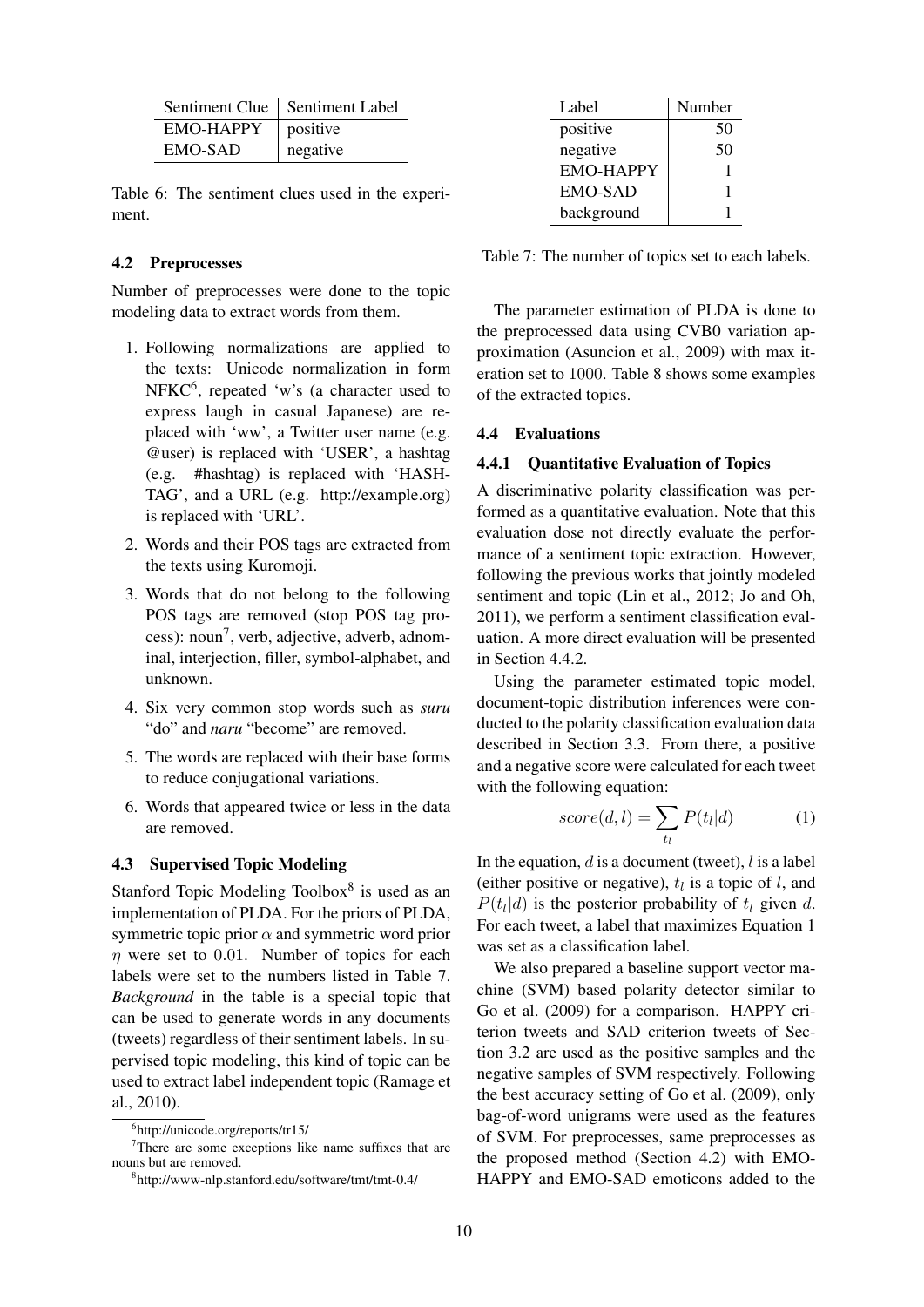| Label            | Probable Words (Top 10)                                                                                                        |
|------------------|--------------------------------------------------------------------------------------------------------------------------------|
| <b>EMO-HAPPY</b> | [EMO-HAPPY], USER [normalized user name], ない "no", ん [inter-                                                                   |
|                  | iection], ?, $\oslash$ "thing", w [laugh expression], ww [laugh expression], $\hat{\mathfrak{X}}$ "laugh",                     |
|                  | [ellipsis]                                                                                                                     |
| <b>EMO-SAD</b>   | orz [EMO-SAD], USER [normalized user name], !, $\neg$ [macron], (, ),  [ellipsis],                                             |
|                  | [degree symbol], $\overline{\mathcal{A}}$ [a character often used in Japanese emoticons], $\overline{\mathcal{B}}$ $\leq$ "go" |
| positive #11     | USER [normalized user name], 食べる "eat", 美味しい "delicious", 飲む "drink", 屋                                                        |
|                  | "shop", 料理 "meal", ラーメン "ramen", 店 "shop", コーヒー "coffee", 肉 "meat"                                                             |
| positive #30     | !, USER [normalized user name], ありがとう "thank you", よろしく "please", お願                                                           |
|                  | い "please", くださる [honorific word], イイ "good", これから "from now", 楽し                                                              |
|                  | む "enjoy", できる "can"                                                                                                           |
| negative #2      | さ [suffix similar to -ness], 暑い "hot", 夏 "summer", この "this", そう [reply word],                                                 |
|                  | 中 "inside", 今日 "today", 風 "wind", 外 "outside", 汗 "sweat"                                                                       |
| negative #48     | くる "happen", 目 "eye", 痛い "hurt", 入る "enter", 風呂 "bath", 寝る "sleep", 頭                                                          |
|                  | "head", お腹 "stomach", すぎる "too", ない "no"                                                                                       |

Table 8: Examples of extracted labeled topics with Table 7 setting. Bracketed expressions in the table are English explanations of preceding Japanese words that can not be directly translated.

| Type     | Method                   | Accuracy |
|----------|--------------------------|----------|
|          | <b>Majority Baseline</b> | 0.531    |
| Tweet    | Proposed                 | 0.701    |
|          | <b>SVM</b>               | 0.705    |
|          | <b>Majority Baseline</b> | 0.753    |
| Newswire | Proposed                 | 0.691    |
|          | <b>SVM</b>               | 0.712    |

Table 9: The polarity classification results. The majority baseline is the case when all predictions were same. This is positive for Tweet and negative for Newswire.

stop words. These two emoticons are added to stop words since they are used as the labels of this SVM baseline. As an implementation of SVM, LIBLINEAR<sup>9</sup> was used with L2-loss linear SVM and the cost parameter *C* set to 1.0.

Table 9 shows the results of polarity classifications. The proposed method marked an accuracy of 0.701 in Tweet, which is comparable to 0.705 of the SVM baseline. An accuracy was 0.691 for Newswire which is also comparable to 0.712 of the SVM baseline. However, the simple majority baseline has the highest accuracy of 0.753 in Newswire.

#### 4.4.2 Qualitative Evaluation of Topics

The quantitative evaluation evaluated the performance of the sentiment topic extraction indirectly with the sentiment classification. As a more direct qualitative evaluation, two persons manually evaluated the extracted 50 positive and 50 negative topics.

The evaluators were presented with *top 40 probable words* and *top 20 probable tweets* for each topic. Top 40 probable words of topic  $t_l$  were simply the top 40 words of the topic-word distribution  $P(w|t)$ . The extraction of top 20 probable tweets were more complex compared to the extraction of words. Document-topic distribution inferences were run to the training data using the parameter estimated topic model. For each topic *t<sup>l</sup>* , top 20 tweets of document-topic distribution  $P(t_l|d)$ were extracted as the top 20 probable tweets of *t<sup>l</sup>* .

The evaluators labeled positive, negative, or uninterpretable to each of the topics by examining the presented information. The evaluators are instructed to label positive, negative, or uninterpretable. Label *uninterpretable* is an exceptional label. Topics with probable words and tweets that satisfy one of the following conditions were labeled uninterpretable: (a) majority of them are not in Japanese (b) majority of them are interjections or onomatopoeias, and (c) majority of them are neutral.

The agreement of the two evaluations was 0*.*406 in Cohen's Kappa. We extracted 59 topics that the two evaluators agreed with positive or negative, and measured the accuracies of the 50 positive and 50 negative topics. Table 10 shows the detail of the evaluation result. The overall accuracy was 0.729,

<sup>9</sup> http://www.csie.ntu.edu.tw/˜cjlin/liblinear/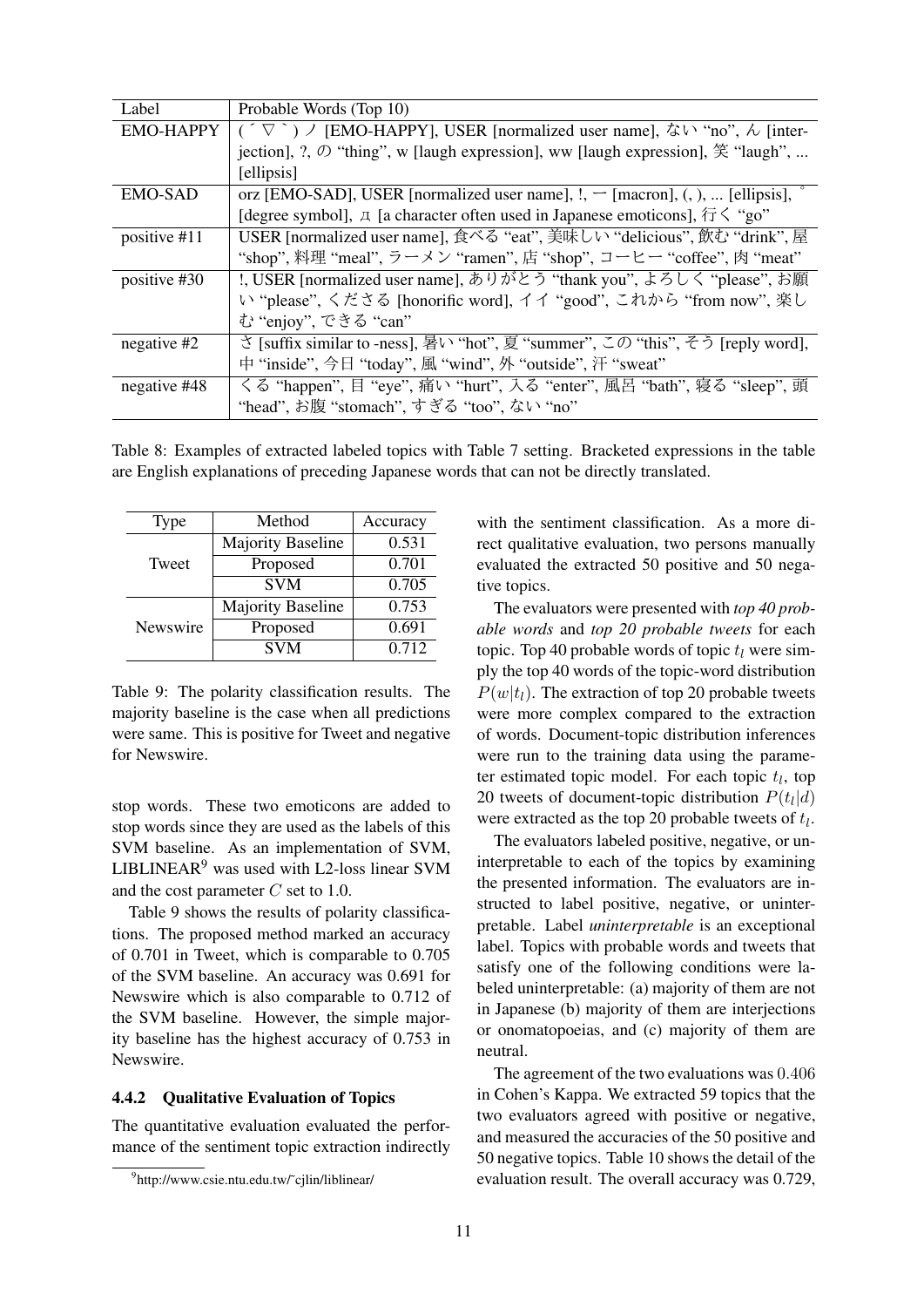| Label    | #P | #N | Accuracy |
|----------|----|----|----------|
| positive | 24 |    | 0.889    |
| negative | 13 | 19 | 0.594    |
| overall  |    |    | 0.729    |

Table 10: The evaluation result of the 50 positive topics and the 50 negative topics. #P and #N are the number of topics that the two evaluators agreed as positive and negative respectively.

which indicates the success of the sentiment topics extraction.

## 5 Related Works

There are several works that simultaneously modeled topic and sentiment. Mei et al. (2007) proposed Topic Sentiment Mixture (TSM) model which is a multinomial mixture model that mixes topic models and a sentiment model. Lin et al. (2012) proposed joint sentiment-topic model (JSTM) that extends LDA to jointly model topic and sentiment. Jo and Oh (2011) proposed Aspect and Sentiment Unification Model (ASUM) that adapts LDA to model aspect and sentiment pairs. Titov and McDonald (2008a) proposed Multi-Aspect Sentiment (MAS) model that models topic with observed aspect ratings and latent overall sentiment ratings. Blei and McAuliffe (2007) proposed supervised LDA (sLDA) that can handle sentiments as observed labels. Our method is different from TSM model, JSTM, and ASUM since these models handle sentiments as latent variables. MAS model and sLDA utilize sentiments explicitly like in our method. However, not like in the relaxed labeling schema of our method, they have not presented a technique specialized for non-strict labels.

Sentiment analysis (Pang and Lee, 2008) also has a close relationship with our method. We borrowed the idea of using sentiment clues from sentiment analysis methods of Go et al. (2009), Read (2005), and Davidov et al. (2010). Our method is different from these method in the objective that the method aims to extract sentiment topics, not sentiments, from a text collection.

## 6 Conclusion

We proposed a method to extract sentiment topics using sentiment clues and the relaxed labeling schema. The quantitative evaluation with the polarity classification marked the accuracy of 0.701

in tweets and the accuracy of 0.691 in newswire texts. These performances are comparable to the SVM baselines 0.705 and 0.712 respectively. The qualitative evaluation of sentiment topics showed the overall accuracy of 0.729. The result indicates the success in the extraction of sentiment topics. However, compared to the high accuracy of 0.889 achieved in the extraction of positive topics, the extraction of negative topics showed the moderate accuracy of 0.594.

One characteristic of our method is that the method only requires a small set of sentiment clues to extract sentiment topics. Even though the method has its basis on a supervised topic modeling method, cost-intensive manual annotations of labels are not necessary. Despite the weakness of extracting negative topics shown in the qualitative evaluation, we think this highly applicable nature makes our method a convenient method. For future extensions of the method, we are planning the following two works:

#### Extraction of Aspect Topics

In this paper, we proposed a method that extracts sentiment topics using sentiment clues. Similar approach can be taken to extract non-sentiment topics if there are *clues* for them. For example, Twitter communities use hashtags to group variety of topics (Ramage et al., 2010). As a future work, we are planning to perform an aspect topic extraction using social tags as aspect clues.

## Introduction of Non-parametric Bayesian **Methods**

In the experiment of our method, we set the equal number of topics to a positive and a negative labels. How polarities distribute should differ among domains, and this equal number setting may not work well on some domains. We are planning to introduce a non-parametric Bayesian method (Blei and Jordan, 2005; Ramage et al., 2011) to our method so that the number of topics can be decided automatically.

## References

- Arthur Asuncion, Max Welling, Padhraic Smyth, and Yee Whye Teh. 2009. On smoothing and inference for topic models. In *Proceedings of the Twenty-Fifth Conference on Uncertainty in Artificial Intelligence*, pages 27–34.
- David M. Blei and Michael I. Jordan. 2005. Vari-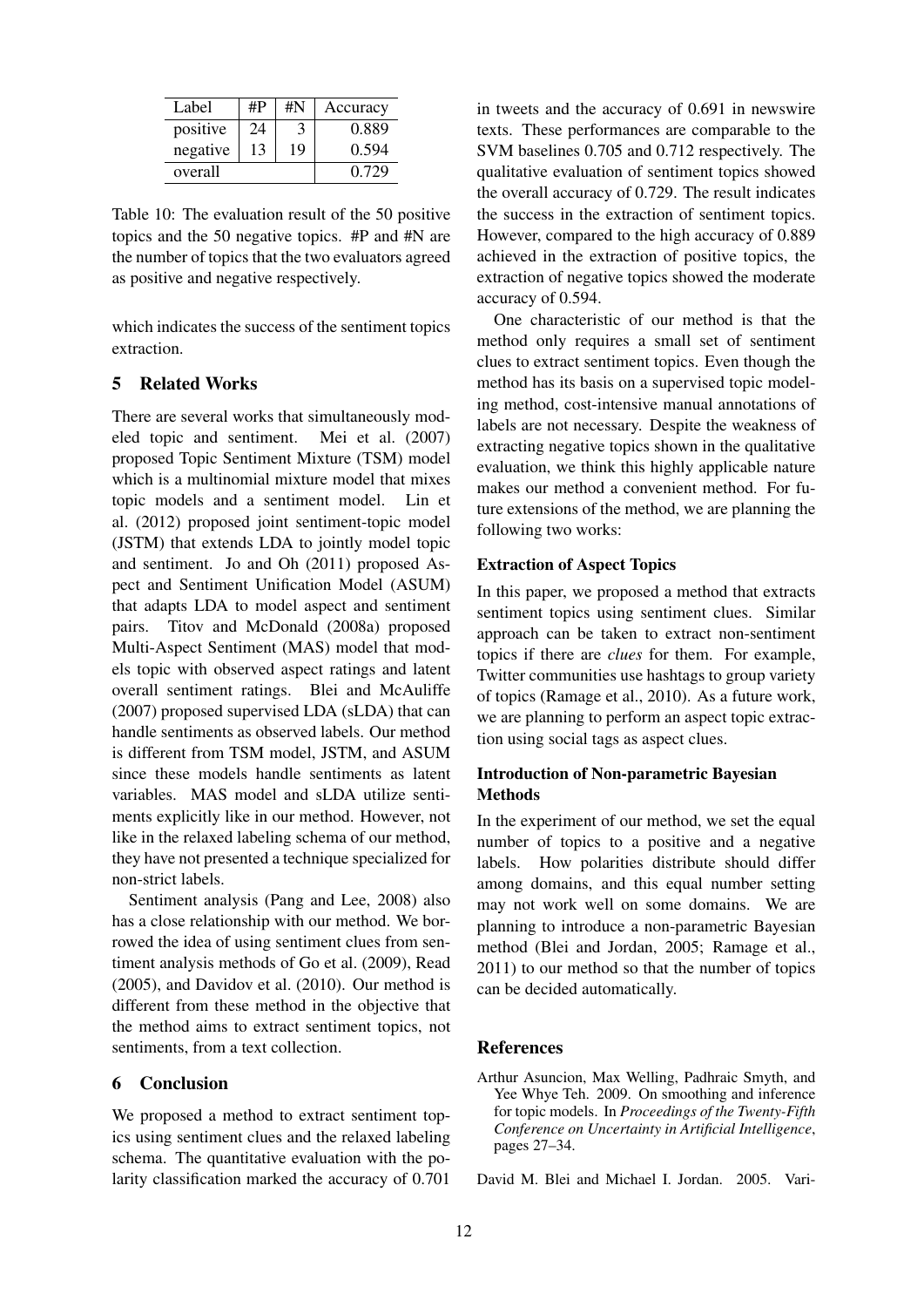ational inference for Dirichlet process mixtures. *Bayesian Analysis*, 1:121–144.

- David M. Blei and Jon D. McAuliffe. 2007. Supervised topic models. In *Neural Information Processing Systems 20*, pages 121–128.
- David M. Blei, Andrew Y. Ng, and Michael I. Jordan. 2003. Latent Dirichlet allocation. *Journal of Machine Learning Research*, 3:993–1022.
- Jonathan Chang, Jordan Boyd-Graber, Sean Gerrish, Chong Wang, and David M. Blei. 2009. Reading tea leaves: how humans interpret topic models. In *Neural Information Processing Systems 22*, pages 288– 296.
- Dipankar Das and Sivaji Bandyopadhyay. 2010a. Extracting emotion topics from blog sentences: use of voting from multi-engine supervised classifiers. In *Proceedings of the 2nd international workshop on Search and mining user-generated contents*, pages 119–126.
- Dipankar Das and Sivaji Bandyopadhyay. 2010b. Identifying emotion topic - an unsupervised hybrid approach with rhetorical structure and heuristic classifier. In *Proceedings of The 6th International Conference on Natural Language Processing and Knowledge Engineering*.
- Dmitry Davidov, Oren Tsur, and Ari Rappoport. 2010. Enhanced sentiment learning using twitter hashtags and smileys. In *Proceedings of the 23rd International Conference on Computational Linguistics: Posters*, pages 241–249.
- Alec Go, Richa Bhayani, and Lei Huang. 2009. Twitter sentiment classification using distant supervision. Technical report, Stanford University.
- Thomas L. Griffiths and Mark Steyvers. 2004. Finding scientific topics. *Proceedings of the National Academy of Sciences*, 101(Suppl 1):5228–5235.
- Yohan Jo and Alice Oh. 2011. Aspect and sentiment unification model for online review analysis. In *Proceedings of the fourth ACM international conference on Web search and data mining*, pages 815–824.
- Soo-Min Kim and Eduard Hovy. 2006. Extracting opinions, opinion holders, and topics expressed in online news media text. In *Proceedings of the Workshop on Sentiment and Subjectivity in Text*, pages 1– 8.
- David D. Lewis, Yiming Yang, Tony G. Rose, and Fan Li. 2004. RCV1: A new benchmark collection for text categorization research. *Journal of Machine Learning Research*, 5:361–397.
- Chenghua Lin, Yulan He, Richard Everson, and Stefan Rùger. 2012. Weakly supervised joint sentiment-topic detection from text. *IEEE Transactions on Knowledge and Data Engineering*, 24(Issue 6):1134–1145.
- Qiaozhu Mei, Xu Ling, Matthew Wondra, Hang Su, and ChengXiang Zhai. 2007. Topic sentiment mixture: modeling facets and opinions in weblogs. In *Proceedings of the 16th international conference on World Wide Web*, pages 171–180.
- Bo Pang and Lillian Lee. 2008. Opinion mining and sentiment analysis. *Foundations and Trends in Information Retrieval*, 2(1-2):1–135.
- Dheeraj Rajagopal, Daniel Olsher, Erik Cambria, and Kenneth Kwok. 2013. Commonsense-based topic modeling. In *Proceedings of the Second International Workshop on Issues of Sentiment Discovery and Opinion Mining*, pages 6:1–6:8.
- Daniel Ramage, David Hall, Rameshi Nallapati, and Christopher D. Manning. 2009. Labeled LDA: A supervised topic model for credit attribution in multi-labeled corpora. In *Proceedings of the 2009 Conference on Empirical Methods in Natural Language Processing*, pages 248–256.
- Daniel Ramage, Susan Dumais, and Dan Liebling. 2010. Characterizing microblogs with topic models. In *Proceedings of the fourth international AAAI conference on Weblogs and Social Media*, pages 130– 137.
- Daniel Ramage, Chistopher D. Manning, and Susan Dumais. 2011. Partially labeled topic models for interpretable text mining. In *Proceedings of the 17th ACM SIGKDD international conference on Knowledge discovery and data mining*, pages 457–465.
- Jonathon Read. 2005. Using emoticons to reduce dependency in machine learning techniques for sentiment classification. In *Proceedings of the ACL Student Research Workshop*, pages 43–48.
- Yohei Seki, David Kirk Evans, Lun-Wei Ku, Le Sun, Hsin-Hsi Chen, and Noriko Kando. 2008. Overview of multilingual opinion analysis task at NTCIR-7. In *Proceedings of the 7th NTCIR Workshop Meeting on Evaluation of Information Access Technologies: Information Retrieval, Question Answering, and Cross-Lingual Information Access*, pages 185–203.
- Veselin Stoyanov and Claire Cardie. 2008. Annotating topics of opinions. In *Proceedings of the Sixth International Conference on Language Resources and Evaluation*, pages 3213–3217.
- Ivan Titov and Ryan McDonald. 2008a. A joint model of text and aspect ratings for sentiment summarization. In *Proceedings of the 46th Annual Meeting of the Association for Computational Linguistics: Human Language Technologies*, pages 308–316.
- Ivan Titov and Ryan McDonald. 2008b. Modeling online reviews with multi-grain topic models. In *Proceedings of the 17th international conference on World Wide Web*, pages 111–120.